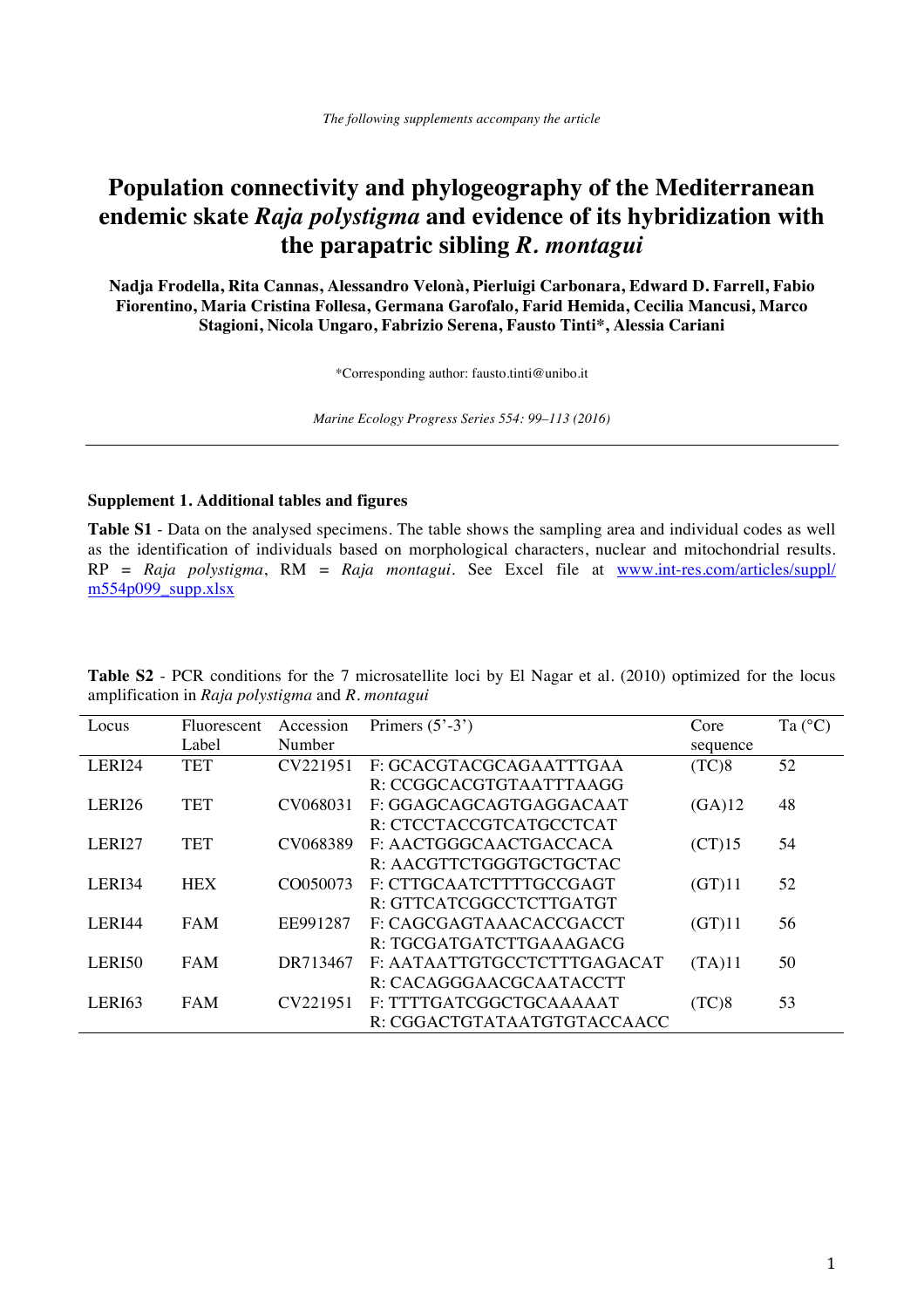|               |                | Raja montagui  | Raja polystigma |                  |                |                |                |           |         |  |  |  |
|---------------|----------------|----------------|-----------------|------------------|----------------|----------------|----------------|-----------|---------|--|--|--|
| Locus         |                |                |                 |                  |                |                |                |           |         |  |  |  |
|               | WI             | <b>AL</b>      | AL              | NT               | <b>ST</b>      | SI             | <b>ES</b>      | <b>WS</b> | AD      |  |  |  |
|               | $N = 25$       | $N = 4$        | $N = 12$        | $N = 35$         | $N = 9$        | $N = 7$        | $N = 12$       | $N = 12$  | $N = 6$ |  |  |  |
| LERI24        |                |                |                 |                  |                |                |                |           |         |  |  |  |
| ${\bf N}$     | 19             | $\overline{4}$ | 11              | 35               | 9              | $\overline{7}$ | 12             | 12        | 6       |  |  |  |
| 251           |                |                |                 | 0.2571           | 0.2222         |                | 0.0417         |           |         |  |  |  |
| 253           |                |                | 0.4545          |                  | 0.0556         |                | 0.2083         | 0.2500    | 0.1667  |  |  |  |
| 255           | 0.1316         |                |                 |                  |                |                |                |           |         |  |  |  |
| 259           |                |                | 0.1364          | 0.0857           | 0.0556         | 0.1429         | 0.1250         | 0.3750    | 0.3333  |  |  |  |
| 261           |                |                | 0.0455          |                  |                |                |                |           |         |  |  |  |
| 263           | 0.1842         |                |                 |                  |                |                |                |           |         |  |  |  |
| 265           | 0.1579         | 0.2500         |                 |                  | 0.1111         | 0.1429         |                |           |         |  |  |  |
| 267           | 0.5263         | 0.7500         | 0.3636          | 0.6571           | 0.5556         | 0.7143         | 0.6250         | 0.3750    | 0.5000  |  |  |  |
| $\mathbf{A}$  | $\overline{4}$ | $\overline{2}$ | $\overline{4}$  | 3                | 5              | 3              | $\overline{4}$ | 3         | 3       |  |  |  |
| Ar            | 3.339          | 2.000          | 3.116           | 2.451            | 3.526          | 2.670          | 2.954          | 2.923     | 2.907   |  |  |  |
| He            | 0.6643         | 0.4286         | 0.6710          | 0.5019           | 0.6601         | 0.4835         | 0.5725         | 0.6848    | 0.6667  |  |  |  |
| Ho            | 0.5263         | 0.5000         | 0.7273          | 0.5429           | 0.2222         | 0.2857         | 0.6667         | 0.6667    | 0.5000  |  |  |  |
| NA            | 0.055          | 0.000          | 0.000           | 0.000            | 0.217          | 0.146          | 0.000          | 0.000     | 0.046   |  |  |  |
| <b>HWE</b>    |                |                |                 |                  | $\ast$         |                |                |           |         |  |  |  |
| <b>LERI26</b> |                |                |                 |                  |                |                |                |           |         |  |  |  |
| $\mathbf N$   | 24             | $\overline{4}$ | 11              | 35               | 9              | $\tau$         | 12             | 12        | 5       |  |  |  |
| 134           |                |                |                 | 0.0143           |                |                |                |           |         |  |  |  |
| 136           |                |                |                 |                  |                |                | 0.0417         |           |         |  |  |  |
| 140           | 0.5000         | 0.3750         | 0.8636          | 0.4429           | 0.5000         | 0.4286         | 0.4167         | 0.5833    | 0.4000  |  |  |  |
| 142           |                |                |                 |                  |                |                |                |           | 0.2000  |  |  |  |
| 144           | 0.2083         | 0.2500         |                 |                  |                |                |                |           |         |  |  |  |
| 146           | 0.2917         | 0.3750         | 0.0909          | 0.5143           | 0.5000         | 0.5714         | 0.5000         | 0.3750    | 0.4000  |  |  |  |
| $\mathbf{A}$  | 0.0000         | 0.0000         | 0.0455          | 0.0286           | 0.0000         | 0.0000         | 0.0417         | 0.0417    | 0.0000  |  |  |  |
| Ar            | 2.820          | 3.000          | 1.970           | 2.323            | 2.000          | 2.000          | 2.662          | 2.325     | 2.978   |  |  |  |
| He            | 0.6348         | 0.7500         | 0.2554          | 0.5462           | 0.5294         | 0.5275         | 0.5978         | 0.5399    | 0.7111  |  |  |  |
| Ho            | 0.8333         | 0.7500         | 0.0909          | 0.7714           | 0.7778         | 0.8571         | 0.9167         | 0.6667    | 1.000   |  |  |  |
| NA            | 0.000          | 0.000          | 0.158           | 0.000            | 0.000          | 0.000          | 0.000          | 0.000     | 0.000   |  |  |  |
| <b>HWE</b>    |                |                | $\ast$          | **               |                |                | $\ast$         |           |         |  |  |  |
| <b>LERI27</b> |                |                |                 |                  |                |                |                |           |         |  |  |  |
| $\mathbf N$   | 18             | $\overline{4}$ | 9               | 34               | $\overline{7}$ | $\overline{7}$ | 12             | 12        | 5       |  |  |  |
| 206           |                |                |                 |                  |                |                | 0.0417         |           | 0.4000  |  |  |  |
|               |                |                |                 |                  |                |                |                |           |         |  |  |  |
|               |                |                |                 |                  |                |                |                |           |         |  |  |  |
| 208<br>214    |                |                | 0.1667          | 0.1618<br>0.0735 | 0.2143         | 0.2143         | 0.2500         | 0.0833    |         |  |  |  |

Table S3 - Summary statistics of the microsatellite dataset. A= number of alleles, Ar= allelic richness, Ho= observed heterozygosity, He= expected heterozygosity, NA= estimate of null allele frequency. HWE = test of deviation from HW equilibrium \*=P<0.05, \*\*=P<0.01, \*\*\*=P<0.001. Codes of population samples are in Table 1.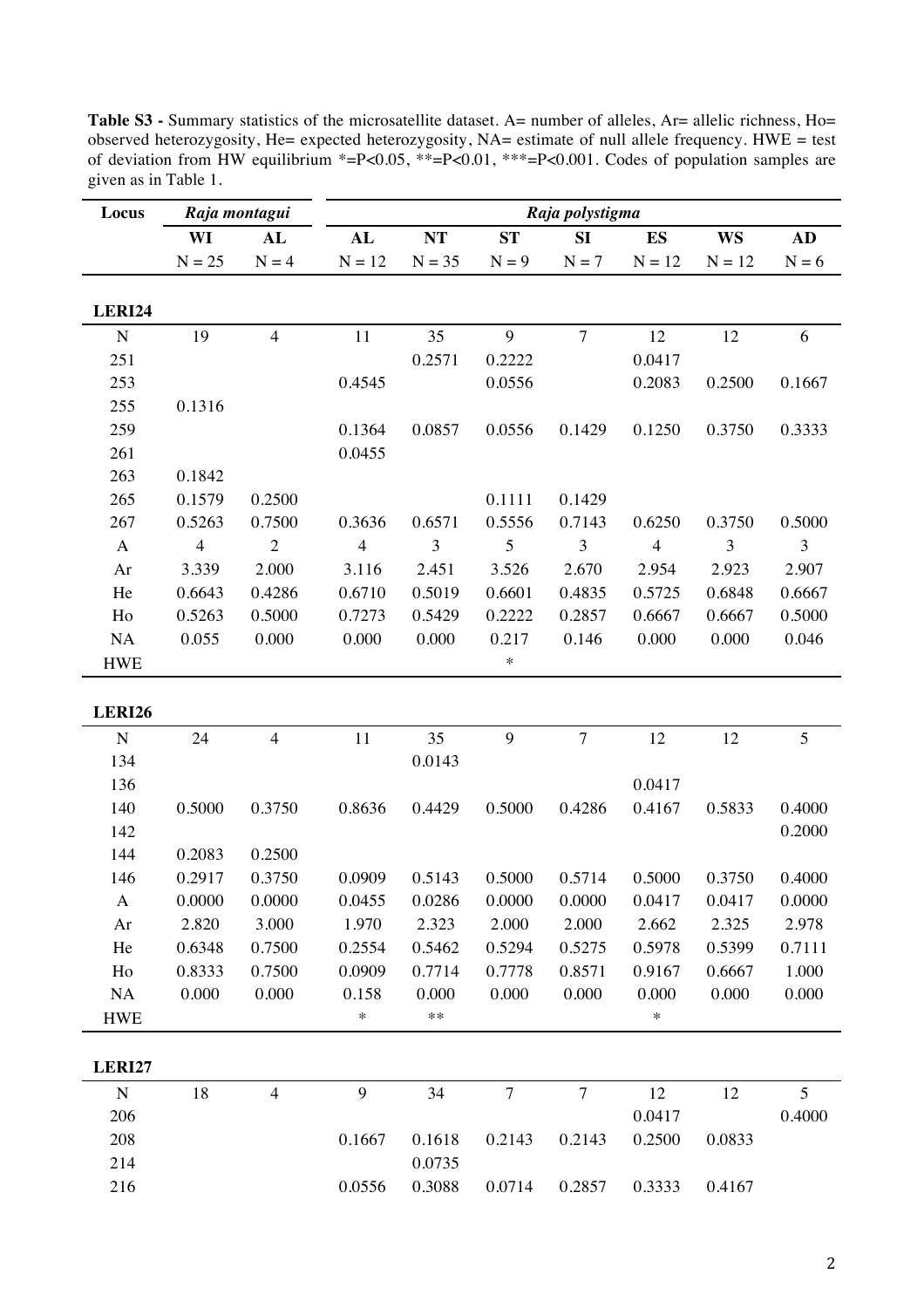| Locus        |          | Raja montagui  | Raja polystigma |                |                |                |                |                |                |  |  |
|--------------|----------|----------------|-----------------|----------------|----------------|----------------|----------------|----------------|----------------|--|--|
|              | WI       | AL             | AL              | $\bf NT$       | <b>ST</b>      | SI             | ES             | <b>WS</b>      | AD             |  |  |
|              | $N = 25$ | $N = 4$        | $N = 12$        | $N = 35$       | $N = 9$        | $N = 7$        | $N = 12$       | $N = 12$       | $N = 6$        |  |  |
| 218          | 0.0278   |                | 0.0556          | 0.0147         |                |                |                |                |                |  |  |
| 220          | 0.3889   | 0.1250         | 0.5556          | 0.2794         | 0.5000         | 0.3571         | 0.2500         | 0.3333         |                |  |  |
| 222          | 0.2222   |                | 0.1111          | 0.1176         | 0.2143         | 0.0714         | 0.1250         | 0.1667         | 0.1000         |  |  |
| 224          | 0.1389   | 0.2500         | 0.0556          | 0.0441         |                | 0.0714         |                |                | 0.1000         |  |  |
| 226          | 0.2222   | 0.3750         |                 |                |                |                |                |                | 0.4000         |  |  |
| 228          |          | 0.2500         |                 |                |                |                |                |                |                |  |  |
| $\mathbf{A}$ | 5        | $\overline{4}$ | 6               | $\overline{7}$ | 6              | $\sqrt{5}$     | 5              | $\overline{4}$ | $\overline{4}$ |  |  |
| Ar           | 3.746    | 4.000          | 3.892           | 4.238          | 3.462          | 4.070          | 3.920          | 3.372          | 3.600          |  |  |
| He           | 0.7508   | 0.8214         | 0.6797          | 0.7906         | 0.7033         | 0.7912         | 0.7790         | 0.7101         | 0.7333         |  |  |
| Ho           | 0.3333   | 0.7500         | 0.6667          | 0.5000         | 0.5714         | 0.5714         | 0.6667         | 0.4167         | 0.6000         |  |  |
| NA           | 0.232    | 0.000          | 0.000           | 0.151          | 0.059          | 0.091          | 0.028          | 0.148          | 0.001          |  |  |
| <b>HWE</b>   | ***      |                |                 | ***            |                |                |                |                |                |  |  |
|              |          |                |                 |                |                |                |                |                |                |  |  |
| LERI34       |          |                |                 |                |                |                |                |                |                |  |  |
| ${\bf N}$    | 23       | $\overline{4}$ | 11              | 31             | 9              | $\overline{7}$ | 12             | 11             | $\overline{4}$ |  |  |
| 270          |          |                | 0.1364          | 0.1129         |                | 0.1429         | 0.1667         | 0.0909         |                |  |  |
| 274          | 0.0435   |                |                 |                |                |                |                |                |                |  |  |
| 278          |          | 0.1250         | 0.8636          | 0.8710         | 0.8333         | 0.7857         | 0.8333         | 0.8636         | 1.000          |  |  |
| 280          | 0.2826   | 0.5000         |                 | 0.0161         | 0.1667         | 0.0714         |                | 0.0455         |                |  |  |
| 282          | 0.3478   | 0.1250         |                 |                |                |                |                |                |                |  |  |
| 284          | 0.0435   |                |                 |                |                |                |                |                |                |  |  |
| 286          | 0.2609   | 0.2500         |                 |                |                |                |                |                |                |  |  |
| 288          | 0.0217   |                |                 |                |                |                |                |                |                |  |  |
| $\mathbf{A}$ | 6        | $\overline{4}$ | $\overline{2}$  | 3              | $\overline{2}$ | 3              | $\overline{2}$ | 3              | $\mathbf{1}$   |  |  |
| Ar           | 3.670    | 4.000          | 1.764           | 1.769          | 1.853          | 2.407          | 1.829          | 1.970          | 1.000          |  |  |
| He           | 0.7430   | 0.7500         | 0.2468          | 0.2322         | 0.2941         | 0.3846         | 0.2899         | 0.2554         | 0.0000         |  |  |
| Ho           | 0.6522   | 0.7500         | 0.2727          | 0.2581         | 0.1111         | 0.4286         | 0.1667         | 0.2727         | 0.0000         |  |  |
| NA           | 0.030    | 0.078          | 0.000           | 0.000          | 0.111          | 0.000          | 0.112          | 0.000          | 0.001          |  |  |
| <b>HWE</b>   |          |                |                 |                |                |                |                |                |                |  |  |
|              |          |                |                 |                |                |                |                |                |                |  |  |
| LERI44       |          |                |                 |                |                |                |                |                |                |  |  |
| (N)          | 21       | $\overline{4}$ | 12              | 29             | 8              | 5              | 9              | 11             | 5              |  |  |
| 287          | 0.0238   |                | 0.4167          | 0.2931         | 0.5625         | 0.1000         | 0.4444         | 0.1364         | 0.5000         |  |  |
| 289          | 0.0476   | 0.2500         |                 |                |                | 0.1000         |                |                |                |  |  |
| 291          | 0.1190   |                | 0.2083          | 0.1034         |                |                | 0.1111         | 0.1364         | 0.1000         |  |  |
| 293          | 0.0238   | 0.1250         |                 |                |                |                |                |                |                |  |  |
| 295          | 0.0476   | 0.1250         |                 | 0.0690         |                |                |                |                |                |  |  |
| 297          | 0.4762   | 0.2500         | 0.2500          | 0.3966         | 0.3750         | 0.7000         | 0.3333         | 0.5909         | 0.4000         |  |  |
| 299          | 0.2619   | 0.2500         | 0.1250          | 0.1034         |                | 0.1000         | 0.1111         | 0.1364         |                |  |  |
| 315          |          |                |                 | 0.0172         |                |                |                |                |                |  |  |
| 317          |          |                |                 | 0.0172         | 0.0625         |                |                |                |                |  |  |
| $\mathbf{A}$ | $\tau$   | 5              | $\overline{4}$  | $\overline{7}$ | 3              | $\overline{4}$ | $\overline{4}$ | $\overline{4}$ | 3              |  |  |
| Ar           | 3.681    | 5.000          | 3.557           | 3.886          | 2.497          | 3.400          | 3.399          | 3.291          | 2.800          |  |  |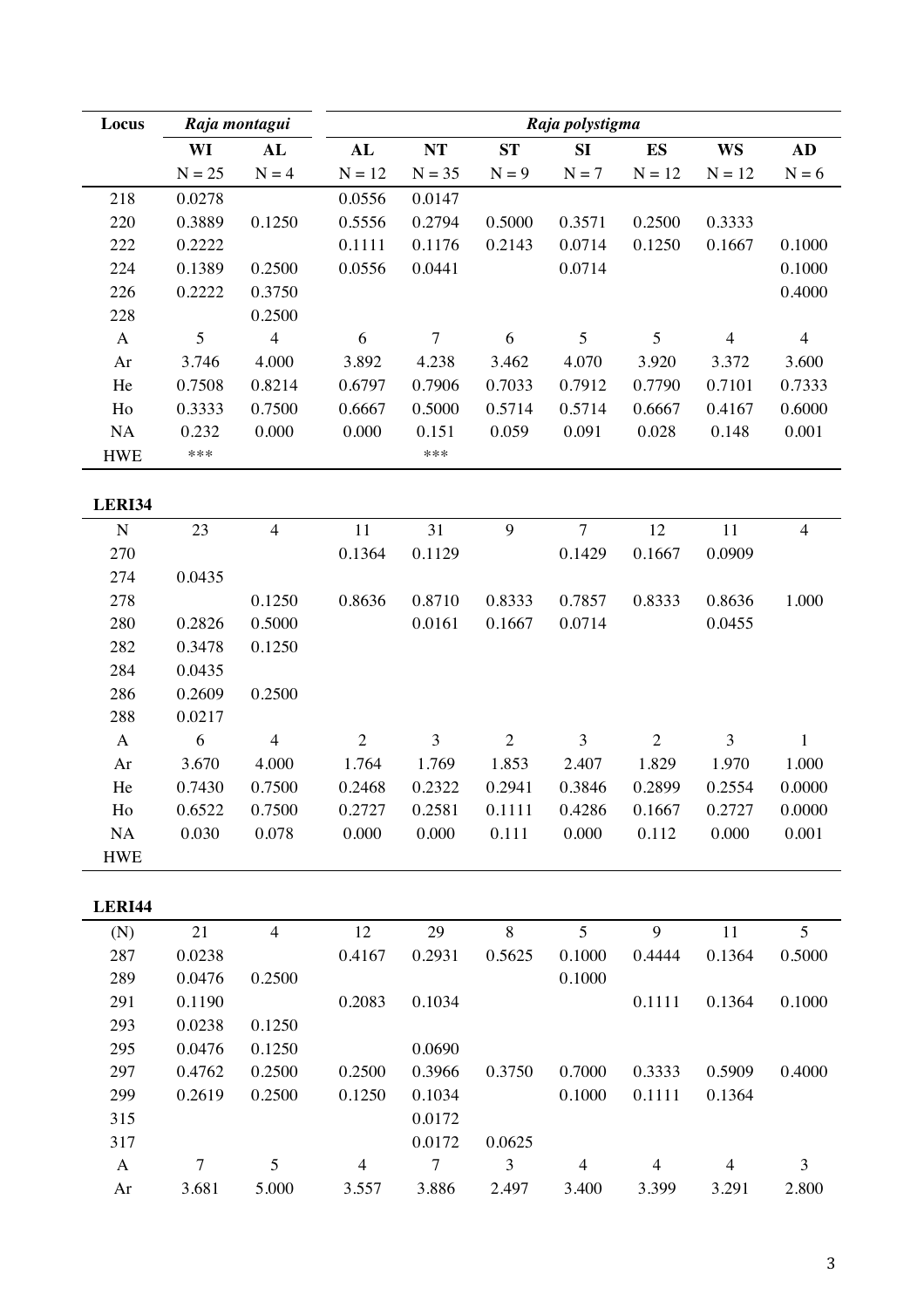| Locus                |          | Raja montagui  |                |                |           | Raja polystigma |           |           |                |
|----------------------|----------|----------------|----------------|----------------|-----------|-----------------|-----------|-----------|----------------|
|                      | WI       | AL             | AL             | NT             | <b>ST</b> | SI              | <b>ES</b> | <b>WS</b> | <b>AD</b>      |
|                      | $N = 25$ | $N = 4$        | $N = 12$       | $N = 35$       | $N = 9$   | $N = 7$         | $N = 12$  | $N = 12$  | $N = 6$        |
| He                   | 0.7015   | 0.8929         | 0.7355         | 0.7429         | 0.5750    | 0.5333          | 0.7059    | 0.6234    | 0.6444         |
| Ho                   | 0.4762   | 0.7500         | 0.5000         | 0.6552         | 0.2500    | 0.6000          | 0.5556    | 0.6364    | 0.6000         |
| NA                   | 0.128    | 0.157          | 0.100          | 0.054          | 0.182     | 0.000           | 0.023     | 0.018     | 0.000          |
| <b>HWE</b>           | $\ast$   |                |                | $\ast$         | $\ast$    |                 |           |           |                |
|                      |          |                |                |                |           |                 |           |           |                |
| <b>LERI63</b>        |          |                |                |                |           |                 |           |           |                |
| (N)                  | $22\,$   | $\overline{4}$ | 12             | 35             | 8         | $\overline{7}$  | 12        | 12        | 5              |
| 283                  |          |                | 0.3750         | 0.2286         | 0.3750    |                 | 0.2500    | 0.2500    | 0.3000         |
| 289                  |          |                | 0.0833         |                |           |                 |           |           | 0.1000         |
| 291                  | 0.1818   |                | 0.0833         | 0.0714         | 0.0625    | 0.0714          | 0.1250    | 0.3333    | 0.3000         |
| 293                  | 0.0455   |                |                |                |           |                 |           |           |                |
| 295                  | 0.0682   |                |                |                |           |                 |           |           |                |
| 297                  | 0.5909   | 1.000          | 0.4583         | 0.6857         | 0.5625    | 0.9286          | 0.6250    | 0.4167    | 0.3000         |
| 299                  | 0.0455   |                |                | 0.0143         |           |                 |           |           |                |
| 301                  | 0.0682   |                |                |                |           |                 |           |           |                |
| $\mathbf{A}$         | 6        | 1              | $\overline{4}$ | $\overline{4}$ | 3         | $\overline{2}$  | 3         | 3         | $\overline{4}$ |
| Ar                   | 3.419    | 1.000          | 3.120          | 2.469          | 2.497     | 1.571           | 2.664     | 2.919     | 3.800          |
| He                   | 0.6184   | 0.0000         | 0.6630         | 0.4791         | 0.5750    | 0.1429          | 0.5543    | 0.6812    | 0.8000         |
| Ho                   | 0.3182   | 0.0000         | 0.7500         | 0.4857         | 0.3750    | 0.1429          | 0.6667    | 0.7500    | 0.4000         |
| NA                   | 0.196    | 0.000          | 0.000          | 0.000          | 0.054     | 0.000           | 0.000     | 0.000     | 0.180          |
| <b>HWE</b>           | ***      |                |                |                |           |                 |           |           |                |
|                      |          |                |                |                |           |                 |           |           |                |
| $A_{mean}$           | 5.1667   | 3.1667         | 3.8333         | 4.6667         | 3.1667    | 3.1667          | 3.6667    | 3.3333    | 3.0000         |
| $\rm Ar_{mean}$      | 3.446    | 3.167          | 2.903          | 2.856          | 2.639     | 2.686           | 2.905     | 2.800     | 2.848          |
| $He$ <sub>mean</sub> | 0.6855   | 0.6071         | 0.5419         | 0.5488         | 0.5562    | 0.4772          | 0.5832    | 0.5825    | 0.5926         |
| $Ho_{mean}$          | 0.5233   | 0.5833         | 0.5013         | 0.5355         | 0.3846    | 0.4810          | 0.6065    | 0.5682    | 0.5167         |
| <b>HWE</b>           | ***      |                |                | ***            | $**$      |                 |           |           |                |

**Table S4** - Detailed results of the analyses performed to assess evidence of hybridization/introgression between *Raja polystigma* and *R. montagui*. Table S4A defines the assignment criteria, while Table S4B details the results obtained for each individual. See Excel file at www.int-res.com/articles/suppl/ [m554p099\\_supp.xlsx](http://www.int-res.com/articles/suppl/m554p099_supp.xlsx)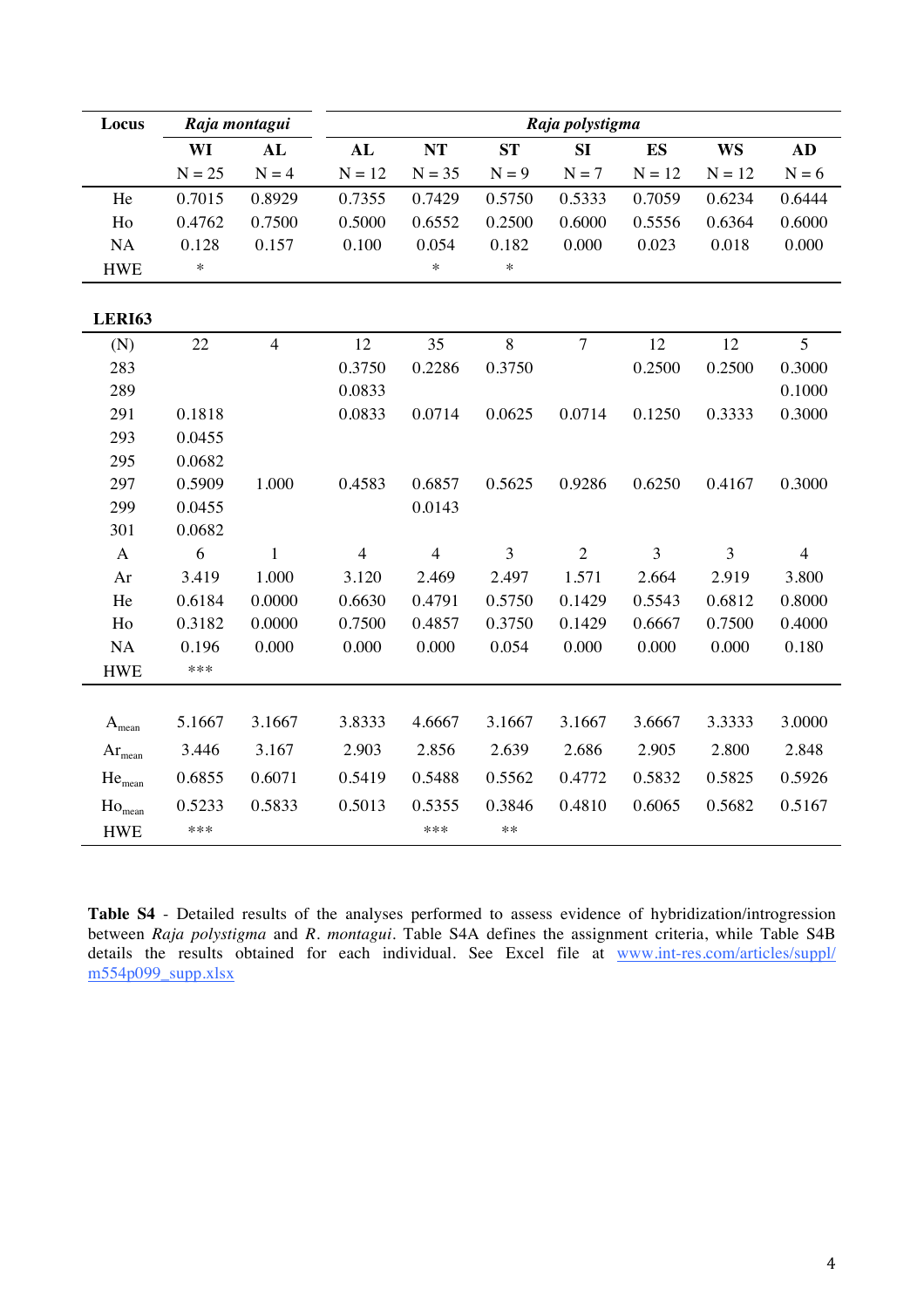| Comparison/Markers                               | % variation | F statistics     | P value           |
|--------------------------------------------------|-------------|------------------|-------------------|
| A: Two groups $(R.$ montagui vs $R.$ polystigma) |             |                  |                   |
| <b>COI</b>                                       |             |                  |                   |
| Among groups                                     | 89.79       | $\Phi ct = 0.90$ | $0.035 \pm 0.006$ |
| Among populations within groups                  | 2.44        | $\Phi$ sc = 0.24 | $0.000 \pm 0.000$ |
| Within populations                               | 7.77        | $\Phi$ st = 0.92 | $0.000 \pm 0.000$ |
| CR                                               |             |                  |                   |
| Among groups                                     | 89.82       | $\Phi$ ct = 0.90 | $0.012 \pm 0.003$ |
| Among populations within groups                  | 0.29        | $\Phi$ sc = 0.03 | $0.130 \pm 0.009$ |
| Within populations                               | 9.89        | $\Phi$ st = 0.90 | $0.000 \pm 0.000$ |
| 16S                                              |             |                  |                   |
| Among groups                                     | 85.90       | $\Phi ct = 0.86$ | $0.016 \pm 0.001$ |
| Among populations within groups                  | 1.90        | $\Phi$ sc = 0.14 | $0.000 \pm 0.000$ |
| Within populations                               | 12.20       | $\Phi$ st = 0.88 | $0.000 \pm 0.000$ |
| Microsatellites                                  |             |                  |                   |
| Among groups                                     | 13.74       | $Fct = 0.137$    | $0.035 \pm 0.006$ |
| Among populations within groups                  | 3.9         | $Fsc = 0.045$    | $0.000 \pm 0.000$ |
| Within populations                               | 82.35       | $Fst = 0.176$    | $0.000 \pm 0.000$ |
| B: R. polystigma                                 |             |                  |                   |
| <b>COI</b>                                       |             |                  |                   |
| Among populations                                | 20.4        | $\Phi$ st = 0.20 | $0.000 \pm 0.000$ |
| Within populations                               | 79.6        |                  |                   |
| CR                                               |             |                  |                   |
| Among populations                                | 2.21        | $\Phi$ st = 0.02 | <b>NS</b>         |
| Within populations                               | 97.79       |                  |                   |
| 16S                                              |             |                  |                   |
| Among populations                                | 11.80       | $\Phi$ st = 0.12 | $0.000 \pm 0.000$ |
| Within populations                               | 88.20       |                  |                   |
| Microsatellites                                  |             |                  |                   |
| Among populations                                | 4.65        | $Fst = 0.053$    | $0.000 \pm 0.000$ |
| Within populations                               | 95.35       |                  |                   |

**Table S5 -** Mean genetic distances (expressed as F-statistics indexes and estimated by AMOVA) between *R. polystigma* and *R. montagui* (A) and within *R. polystigma* (B) at the mitochondrial gene fragments and microsatellites.

**Table S6** - Pairwise genetic distances (expressed as Fst) based on the microsatellite data among population samples of *Raja polystigma* and *R. montagui*. Significant values after FDR correction are in bold; α=0.03. Negative values are set to zero. Codes of population samples are given as in Table 1.

|               |           | R. montagui |           |           |                  |       |       |       |       |
|---------------|-----------|-------------|-----------|-----------|------------------|-------|-------|-------|-------|
|               |           | AD          | <b>SI</b> | <b>ST</b> | <b>NT</b>        | ES    | WS    | AL    | AL    |
|               | SI        | 0.140       |           |           |                  |       |       |       |       |
|               | ST        | 0.054       | 0.049     |           |                  |       |       |       |       |
|               | <b>NT</b> | 0.087       | 0.006     | 0.002     |                  |       |       |       |       |
| R. polystigma | ES        | 0.037       | 0.013     | $\theta$  | $\boldsymbol{0}$ |       |       |       |       |
|               | WS        | 0.048       | 0.060     | 0.055     | 0.060            | 0.021 |       |       |       |
|               | AL        | 0.089       | 0.146     | 0.057     | 0.098            | 0.043 | 0.049 |       |       |
| R. montagui   | AL        | 0.187       | 0.117     | 0.192     | 0.171            | 0.175 | 0.220 | 0.261 |       |
|               | WI        | 0.161       | 0.158     | 0.181     | 0.168            | 0.176 | 0.161 | 0.205 | 0.036 |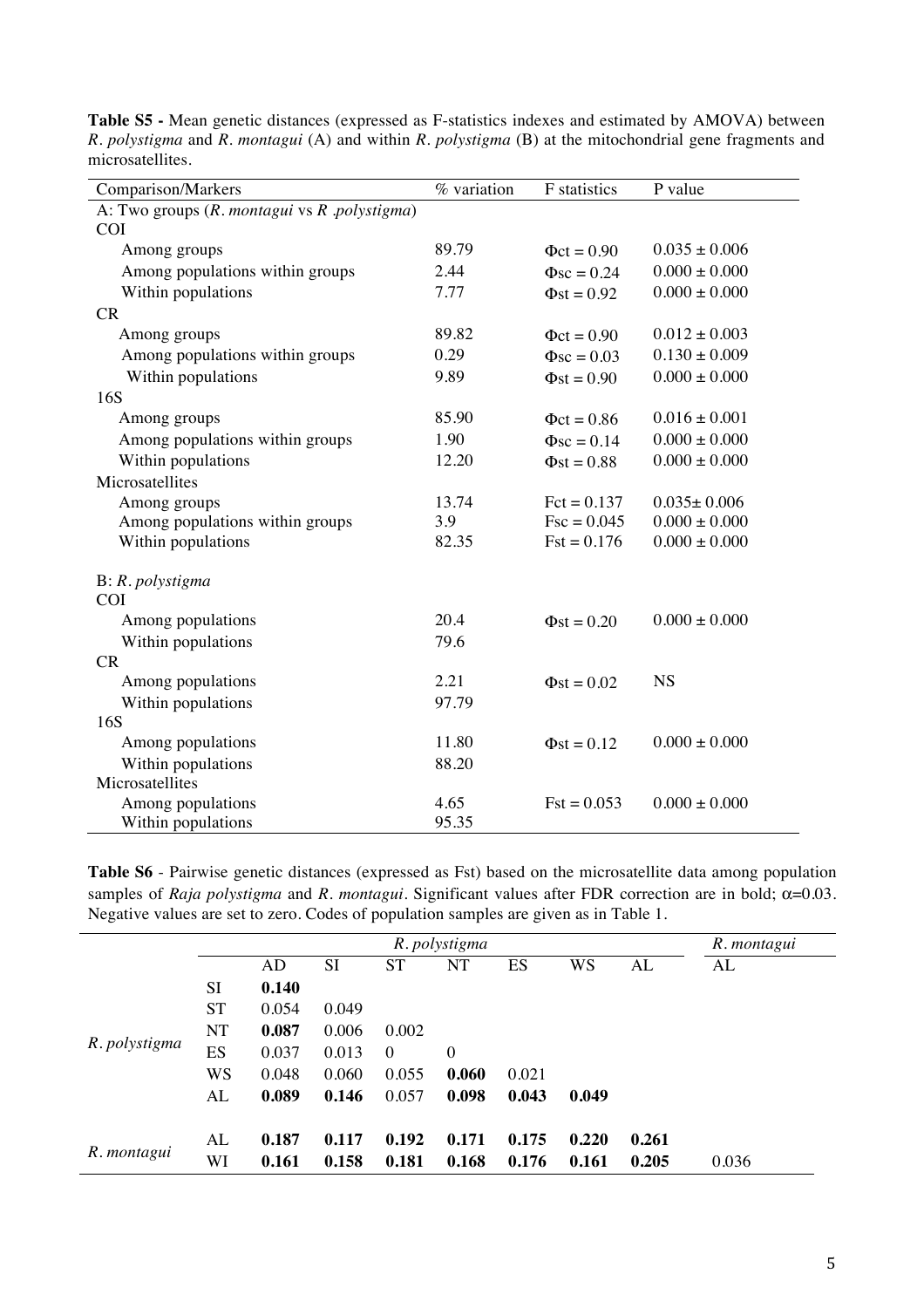| <b>COI</b>    | AD      | <b>SI</b> | <b>ST</b> | NT       | <b>ES</b>      | <b>WS</b>      | AL       | WI       | Total     |
|---------------|---------|-----------|-----------|----------|----------------|----------------|----------|----------|-----------|
| haplotype     | $N = 7$ | $N = 10$  | $N = 10$  | $N = 22$ | $N = 18$       | $N = 19$       | $N = 20$ | $N = 30$ | $N = 132$ |
| <b>COI/01</b> |         |           | 5         |          |                |                |          |          | 7         |
| <b>COI/02</b> |         | 4         |           | 5        | 6              | 3              | 4        |          | 23        |
| COI/03        |         | 3         | 4         |          | $\overline{2}$ | 3              | 7        |          | 20        |
| COI/04        |         | 2         |           | 5        |                | 6              |          |          | 14        |
| <b>COI/05</b> |         |           |           |          |                | $\overline{2}$ |          |          | 2         |
| <b>COI/06</b> |         |           |           |          | $\overline{4}$ |                |          |          | 4         |
| <b>COI/07</b> |         |           |           |          |                |                |          |          |           |
| <b>COI/08</b> |         |           |           |          |                |                |          |          |           |
| COI/09        | 7       |           |           |          |                |                |          |          |           |
| COI/10        |         |           |           |          |                | $\overline{c}$ |          |          |           |
| COI/11        |         |           |           | 9        | 5              | $\overline{2}$ |          |          | 18        |
| COI/12        |         |           |           |          |                |                | 3        | 26       | 29        |
| COI/13        |         |           |           |          |                |                |          |          |           |
| COI/14        |         |           |           |          |                |                |          |          |           |
| COI/15        |         |           |           |          |                |                |          |          |           |
| COI/16        |         |           |           |          |                |                |          |          |           |

**Table S7** - Frequency of COI sequence variants in the population samples. Sequence variants belonging to the Clades P and M are indicated in black and in red, respectively.

**Table S8 -** Frequency of CR sequence variants in the population samples. Sequence variants belonging to the Clades P and M are indicated in black and in red, respectively.

| haplotype | AD      | $\rm SI$       | ${\cal S}{\cal T}$         | $\rm{NT}$      | ES             | <b>NS</b>      | <b>WS</b>      | SS           | $\mathrm{AL}$  | WI     | Total          |
|-----------|---------|----------------|----------------------------|----------------|----------------|----------------|----------------|--------------|----------------|--------|----------------|
|           | $N = 5$ | $N = 5$        | $N = 10$ $N = 65$ $N = 16$ |                |                | $N = 3$        | $N = 24$       | $N = 8$      | $N = 13$       | $N=26$ | $N = 176$      |
| CR/01     |         |                |                            |                |                |                |                |              | 3              | 24     | 27             |
| CR/02     |         |                |                            |                |                |                |                |              |                | 1      | 1              |
| CR/03     |         |                |                            |                |                |                |                |              |                | 1      | 1              |
| CR/04     |         |                |                            | $\overline{2}$ |                |                |                |              | 1              |        | 3              |
| CR/05     |         | 1              |                            | $\overline{4}$ | $\mathbf{1}$   |                | $\overline{2}$ |              |                |        | 9              |
| CR/06     |         | $\overline{2}$ | $\mathbf{1}$               | 13             | $\overline{2}$ |                | 3              | $\sqrt{2}$   | 5              |        | $28\,$         |
| CR/07     | 5       | $\overline{2}$ | $\overline{4}$             | $28\,$         | 6              | $\overline{2}$ | $\overline{7}$ | 3            | $\overline{4}$ |        | 61             |
| CR/08     |         |                |                            | $\mathbf{1}$   |                |                |                |              |                |        | $\mathbf{1}$   |
| CR/09     |         |                |                            | 1              | $\mathbf{1}$   |                |                |              |                |        | $\overline{2}$ |
| CR/10     |         |                |                            | 4              |                |                | $\mathbf{1}$   |              |                |        | 5              |
| CR/11     |         |                |                            | 4              |                |                |                |              |                |        | 4              |
| CR/12     |         |                |                            | 1              |                |                |                |              |                |        |                |
| CR/13     |         |                |                            | 1              |                |                |                |              |                |        |                |
| CR/14     |         |                | 5                          | $\overline{2}$ | $\mathbf{1}$   |                |                |              |                |        | 8              |
| CR/15     |         |                |                            | 1              |                |                |                |              |                |        | 1              |
| CR/16     |         |                |                            | 1              |                |                |                |              |                |        |                |
| CR/17     |         |                |                            | $\overline{2}$ |                |                |                |              |                |        | $\overline{2}$ |
| CR/18     |         |                |                            |                | $\overline{2}$ | $\mathbf{1}$   | 6              | $\mathbf{1}$ |                |        | 10             |
| CR/19     |         |                |                            |                | $\sqrt{2}$     |                | $\mathbf{1}$   | 1            |                |        | $\overline{4}$ |
| CR/20     |         |                |                            |                | $\mathbf{1}$   |                |                |              |                |        | 1              |
| CR/21     |         |                |                            |                |                |                | $\overline{2}$ | $\mathbf{1}$ |                |        | 3              |
| CR/22     |         |                |                            |                |                |                | $\overline{2}$ |              |                |        | $\overline{2}$ |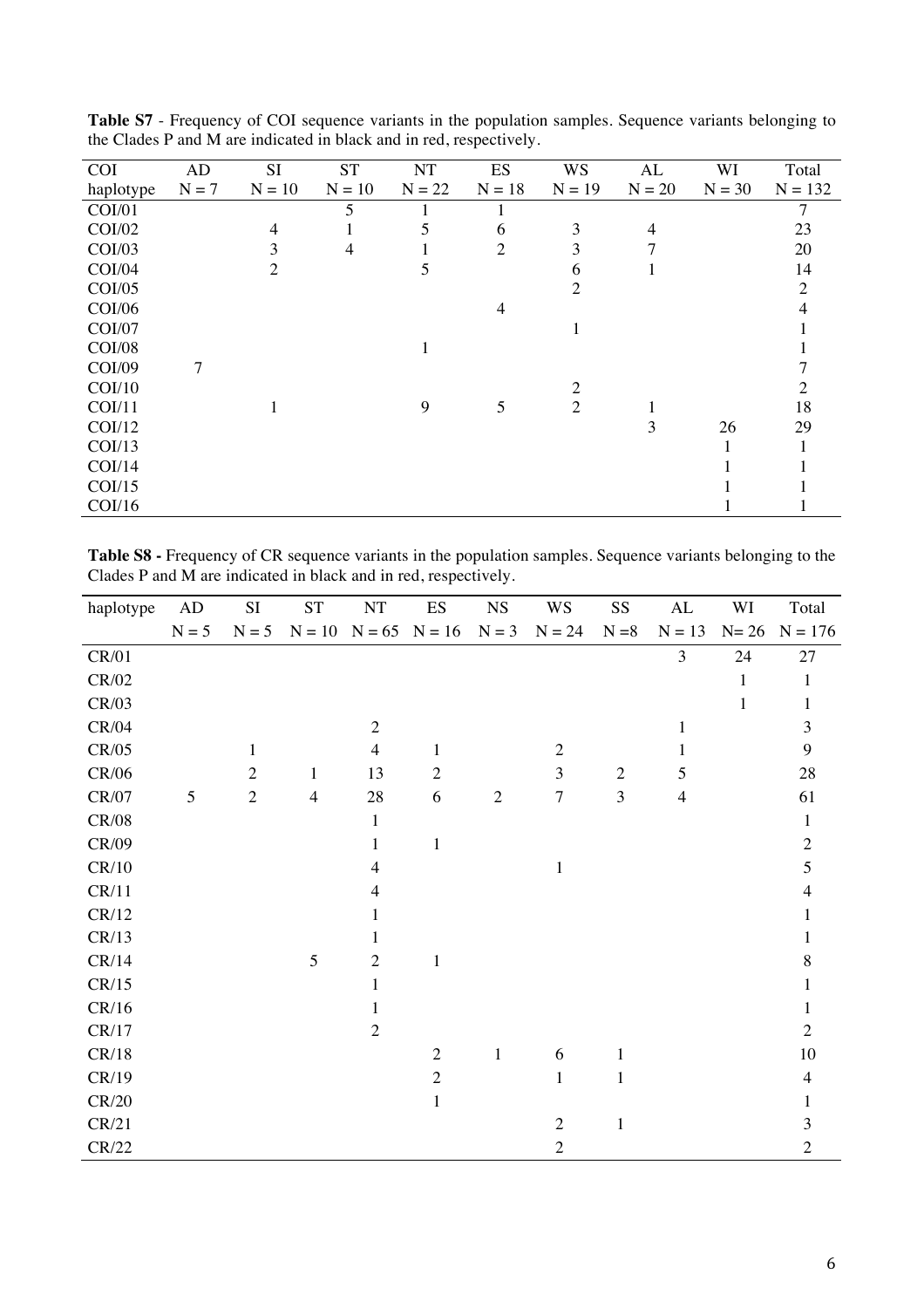| haplotype | AD             | <b>SI</b> | <b>ST</b> | <b>NT</b>                                  | ES | <b>NS</b>  | <b>WS</b>         | <b>SS</b> | AL       | WI          | Total     |
|-----------|----------------|-----------|-----------|--------------------------------------------|----|------------|-------------------|-----------|----------|-------------|-----------|
|           |                |           |           | $N = 4$ $N = 7$ $N = 10$ $N = 64$ $N = 18$ |    | $N =$<br>6 | $N = 26$ $N = 13$ |           | $N = 14$ | $N =$<br>27 | $N = 189$ |
| 16S/01    |                |           |           |                                            |    |            | 5                 | 1         |          |             | 6         |
| 16S/02    |                |           |           |                                            |    | 1          | 4                 |           |          |             | 5         |
| 16S/03    |                |           |           |                                            |    |            |                   |           |          |             |           |
| 16S/04    |                | 1         |           |                                            |    |            |                   |           |          |             |           |
| 16S/05    |                |           |           |                                            |    |            |                   |           |          |             |           |
| 16S/06    |                |           |           |                                            |    |            |                   |           |          |             |           |
| 16S/07    | $\overline{4}$ | 6         | 9         | 34                                         | 12 | 1          | 14                | 6         | 11       |             | 97        |
| 16S/08    |                |           |           | 1                                          |    | 1          | $\overline{2}$    |           |          |             | 5         |
| 16S/09    |                |           |           | 26                                         | 6  | 3          | 1                 | 5         |          |             | 41        |
| 16S/10    |                |           |           | L.                                         |    |            |                   |           |          |             |           |
| 16S/11    |                |           |           |                                            |    |            |                   |           | 3        | 27          | 30        |

**Table S9 -** Frequency of 16S sequence variants in the population samples. Sequence variants belonging to the Clades P and M are indicated in black and in red, respectively.

Table S10 - Frequency of haplotypes for concatenated sequences (COI+CR+16S) in the population samples. Haplotypes belonging to the Clades P and M are indicated in black and in red, respectively.

| haplotype | $\rm{AD}$      | $\overline{SI}$ | $\overline{\text{ST}}$ | NT             | <b>ES</b>      | <b>WS</b>    | $\mathrm{AL}$  | WI       | Total          |
|-----------|----------------|-----------------|------------------------|----------------|----------------|--------------|----------------|----------|----------------|
|           | $\mathbf{N}=4$ | $N = 5$         | $N = 10$               | $N = 18$       | $N = 14$       | $N = 9$      | $N = 10$       | $N = 21$ | $N = 91$       |
| CM/01     | $\overline{4}$ |                 |                        |                |                |              |                |          | $\overline{4}$ |
| CM/02     |                | $\mathbf 1$     | $\mathfrak{Z}$         | $\,1\,$        |                | $\,1\,$      | $\overline{4}$ |          | $10\,$         |
| CM/03     |                |                 | $\mathbf{1}$           | $\overline{2}$ | $\overline{2}$ |              | $\overline{c}$ |          | $\tau$         |
| CM/04     |                |                 |                        |                |                |              | $\mathbf{1}$   |          | $\mathbf{1}$   |
| CM/05     |                |                 |                        | $\mathbf{1}$   |                |              | $\mathbf{1}$   |          | $\overline{2}$ |
| CM/06     |                |                 |                        |                |                |              | $\overline{2}$ | 18       | 20             |
| CM/07     |                |                 |                        | 7              | $\overline{4}$ |              |                |          | 11             |
| CM/08     |                |                 |                        | 1              |                |              |                |          | 1              |
| CM/09     |                |                 |                        | 1              |                |              |                |          |                |
| CM/10     |                |                 |                        | 1              |                |              |                |          |                |
| CM/11     |                |                 |                        | 1              |                |              |                |          |                |
| CM/12     |                |                 |                        | 1              |                |              |                |          | 1              |
| CM/13     |                |                 | 5                      | $\mathbf{1}$   |                |              |                |          | 6              |
| CM/14     |                |                 |                        | $\mathbf{1}$   |                |              |                |          |                |
| CM/15     |                | $\mathbf{1}$    |                        |                |                |              |                |          |                |
| CM/16     |                | 1               |                        |                |                |              |                |          |                |
| CM/17     |                | 1               |                        |                |                |              |                |          | 1              |
| CM/18     |                | $\mathbf{1}$    |                        |                |                |              |                |          |                |
| CM/19     |                |                 | $\mathbf{1}$           |                |                |              |                |          |                |
| CM/20     |                |                 |                        |                | 1              |              |                |          |                |
| CM/21     |                |                 |                        |                |                |              |                |          |                |
| CM/22     |                |                 |                        |                | 1              |              |                |          |                |
| CM/23     |                |                 |                        |                |                |              |                |          |                |
| CM/24     |                |                 |                        |                |                |              |                |          |                |
| CM/25     |                |                 |                        |                |                |              |                |          |                |
| CM/26     |                |                 |                        |                | 1              |              |                |          |                |
| CM/27     |                |                 |                        |                | $\mathbf{1}$   |              |                |          |                |
| CM/28     |                |                 |                        |                |                | 1            |                |          |                |
| CM/29     |                |                 |                        |                |                | 1            |                |          |                |
| CM/30     |                |                 |                        |                |                | 1            |                |          | 1              |
| CM/31     |                |                 |                        |                |                | $\mathbf{1}$ |                |          | $\mathbf{1}$   |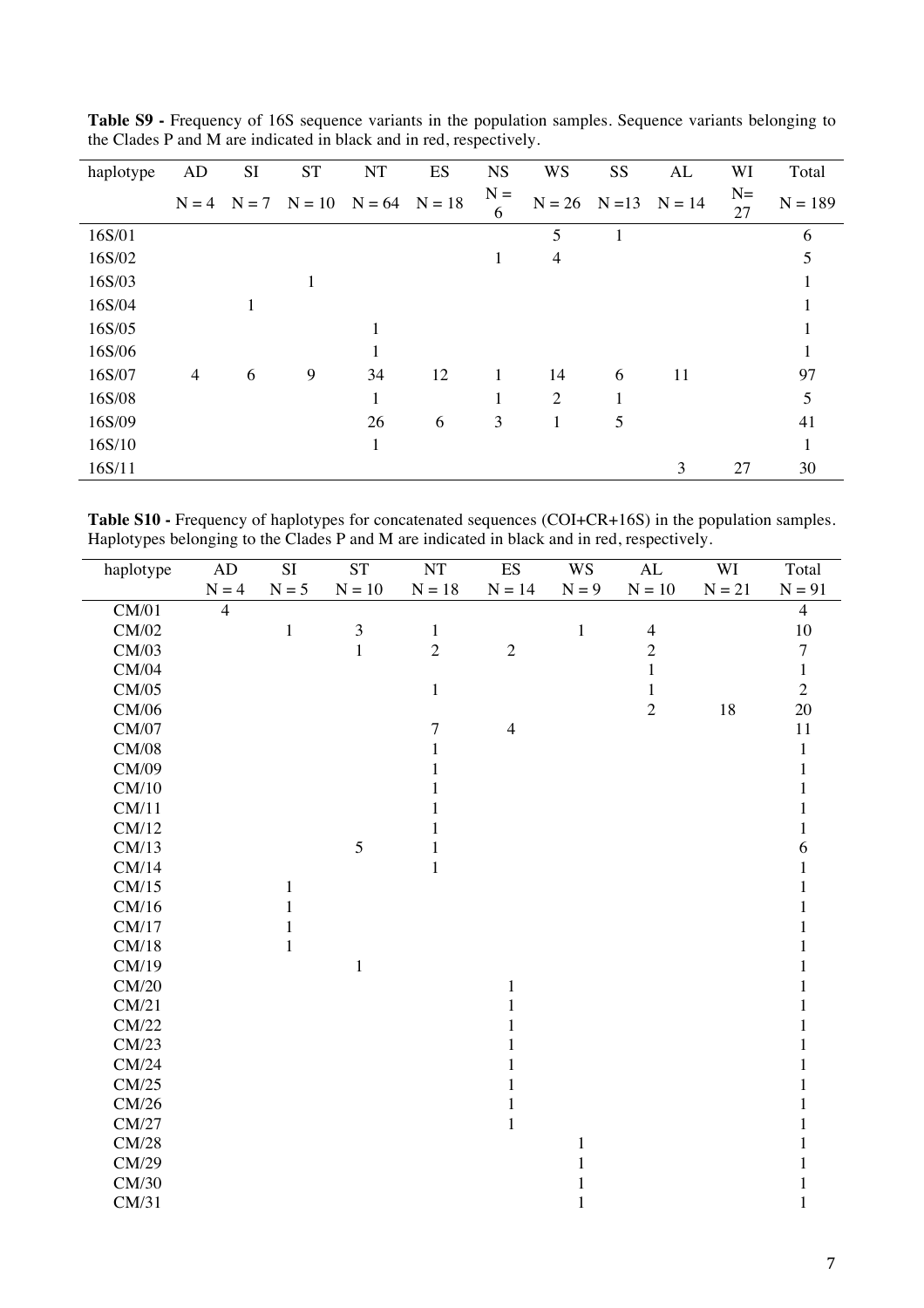| CM/32 |  |  |
|-------|--|--|
| CM/33 |  |  |
| CM/34 |  |  |
| CM/35 |  |  |
| CM/36 |  |  |
| CM/37 |  |  |
| CM/38 |  |  |

**Table S11** - Pairwise COI genetic distances (expressed as Φst) among population samples. Significant values after FDR correction are in bold;  $\alpha$ =0.04. Negative values are set to zero. Codes of population samples are given as in Table 1.

|         |           |       | Clade P  |           |       |       |        |       |    |  |  |  |  |
|---------|-----------|-------|----------|-----------|-------|-------|--------|-------|----|--|--|--|--|
|         |           | AD    | SI       | <b>ST</b> | NT    | ES    | WS     | AL    | AL |  |  |  |  |
| Clade P | SI        | 0.620 |          |           |       |       |        |       |    |  |  |  |  |
|         | <b>ST</b> | 0.629 | 0.107    |           |       |       |        |       |    |  |  |  |  |
|         | NT.       | 0.561 | 0.093    | 0.293     |       |       |        |       |    |  |  |  |  |
|         | ES        | 0.496 | 0.004    | 0.168     | 0.021 |       |        |       |    |  |  |  |  |
|         | <b>WS</b> | 0.477 | $\Omega$ | 0.201     | 0.100 | 0.062 |        |       |    |  |  |  |  |
|         | AL.       | 0.629 | $\Omega$ | 0.151     | 0.211 | 0.116 | -0.028 |       |    |  |  |  |  |
| Clade M | AL        | 1     | 0.922    | 0.899     | 0.917 | 0.892 | 0.894  | 0.919 |    |  |  |  |  |
|         | WI        | 0.988 | 0.964    | 0.958     | 0.952 | 0.944 | 0.944  | 0.960 | 0  |  |  |  |  |

**Table S12** - Pairwise genetic distances (expressed as Φst) based on the CR (above the diagonal) and 16S (below the diagonal) fragments among population samples. Significant values after FDR correction are in bold;  $\alpha$ =0.02. Negative values are set to zero. Codes of population samples are given as in Table 1.

|         |           | Clade P  |       |       |          |          |                  |          |                  |          | Clade M  |       |
|---------|-----------|----------|-------|-------|----------|----------|------------------|----------|------------------|----------|----------|-------|
|         |           | AD       | SI    | ST    | NT       | ES       | NS               | SS       | WS               | AL       | AL       | WI    |
| Clade P | AD        |          | 0.160 | 0.417 | $\Omega$ | 0.042    | 0.190            | 0.092    | 0.135            | 0.201    |          | 0.992 |
|         | SI        | $\theta$ |       | 0.152 | $\theta$ | $\theta$ | 0                | 0        | $\theta$         | $\theta$ | 0.911    | 0.976 |
|         | <b>ST</b> | $\theta$ | 0.025 |       | 0.153    | 0.132    | 0.203            | 0.123    | 0.183            | 0.101    | 0.904    | 0.969 |
|         | <b>NT</b> | 0.145    | 0.076 | 0.217 |          | $\theta$ | 0                | $\theta$ | 0.033            | $\theta$ | 0.818    | 0.933 |
|         | ES        | 0.111    | 0.014 | 0.196 | $\Omega$ |          | 0                | $\theta$ | $\theta$         | $\Omega$ | 0.930    | 0.976 |
|         | <b>NS</b> | 0.148    | 0.067 | 0.289 | $\Omega$ | 0.015    |                  | $\theta$ | $\theta$         | $\theta$ | 0.975    | 0.989 |
|         | SS        | 0.073    | 0.012 | 0.178 | $\Omega$ | $\theta$ | $\boldsymbol{0}$ |          | $\boldsymbol{0}$ | $\theta$ | 0.844    | 0.958 |
|         | WS        | $\Omega$ | 0.036 | 0.047 | 0.222    | 0.153    | 0.157            | 0.118    |                  | 0.027    | 0.875    | 0.945 |
|         | AL        | $\theta$ | 0.069 | 0,010 | 0.220    | 0.232    | 0.370            | 0.213    | 0.048            |          | 0899     | 0.966 |
|         |           |          |       |       |          |          |                  |          |                  |          |          |       |
| Clade M | AL        |          | 0.896 | 0.961 | 0.844    | 0.890    | 0.774            | 0.823    | 0.837            |          |          | 0     |
|         | WI        |          | 0.972 | 0.987 | 0.884    | 0.949    | 0.942            | 0.929    | 0.909            |          | $\theta$ |       |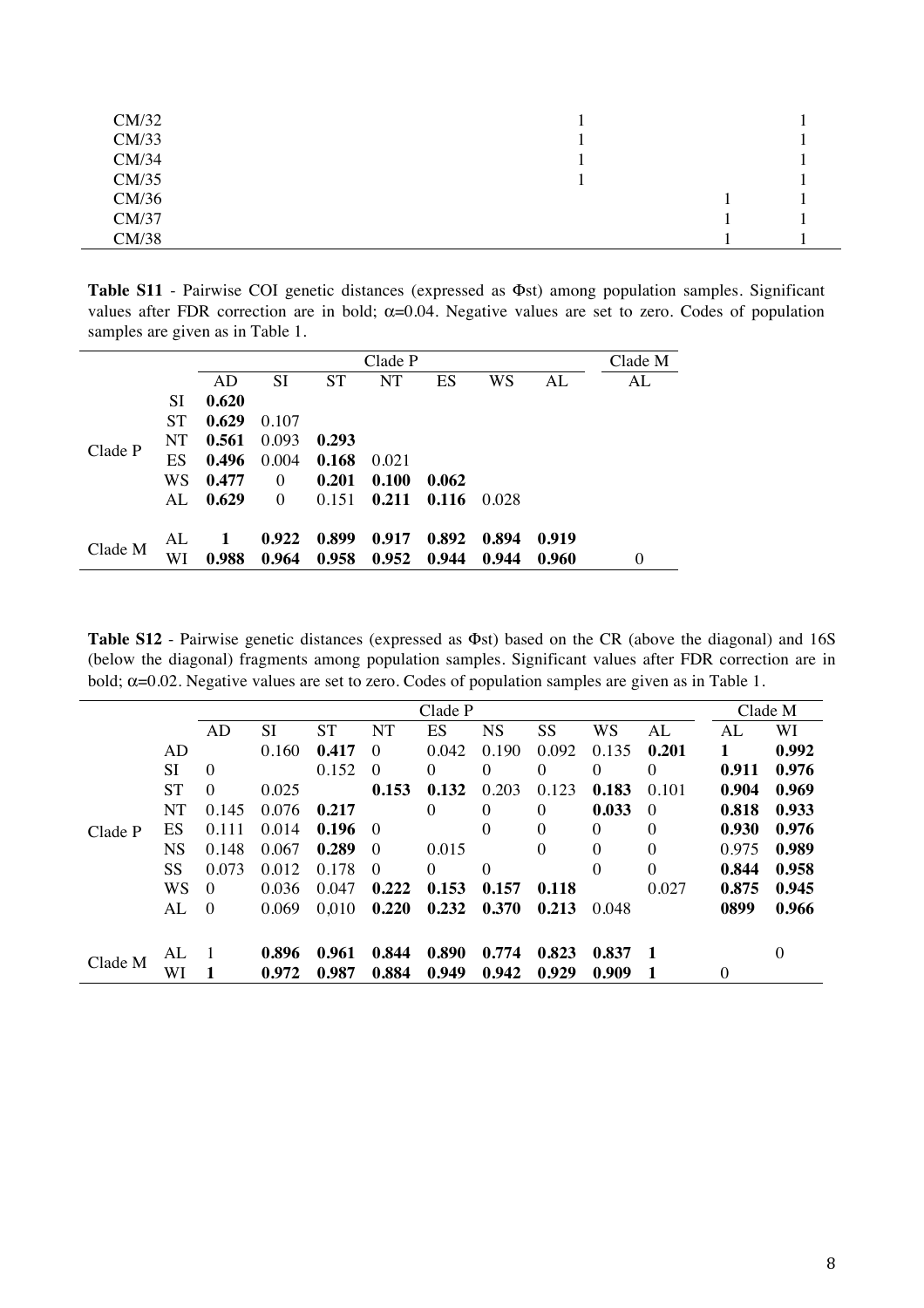**Fig. S1** – Phylogenetic relationships among haplotypes obtained with Bayesian approach (MrBayes). Relationships are represented at the three sequence markers as separate (A: COI; B: CR; C: 16S) and concatenated (D). The values above the nodes refer to the posterior probabilities, while below the nodes are the bootstrap values of the PhyML analyses (see text for details). Variants/Haplotypes belonging to the Clades P and M are indicated in black and in red, respectively.

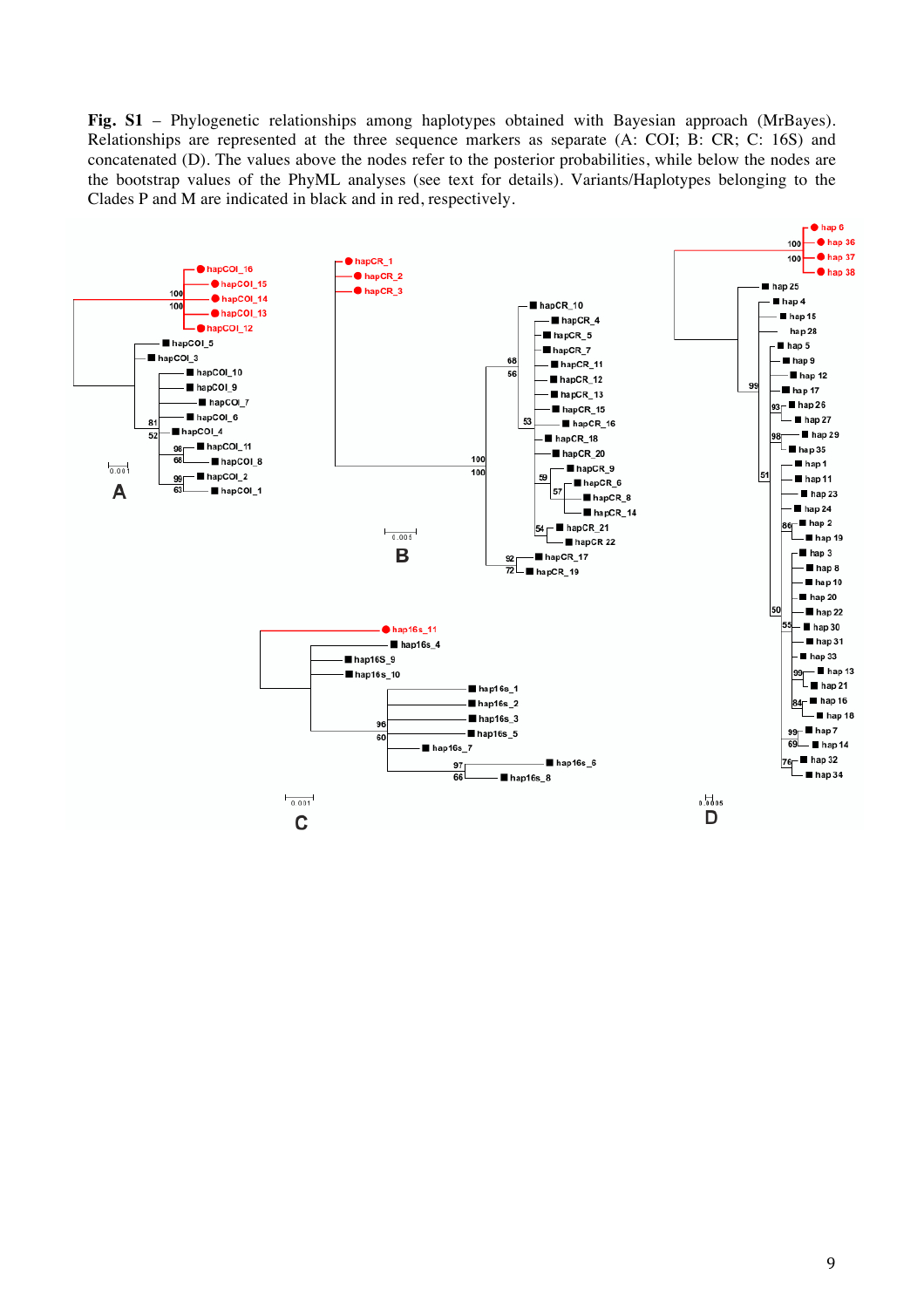**Fig. S2 -** Principal Coordinates Analysis (PCoA) of the *Raja polystigma* and *R. montagui* population samples. Scatter plots built on the first two principal coordinates (coordinate 1, x axis; coordinate 2, y axis) based on the nucleotide variation at markers COI (Fig. S2A), CR (Fig. S2B) and 16S (Fig. S2C). Codes of population samples are given as in Table 1. The barplot of Eigenvalues of the first and second coordinates and the stress coefficient (d) are reported in each PCoA graph.

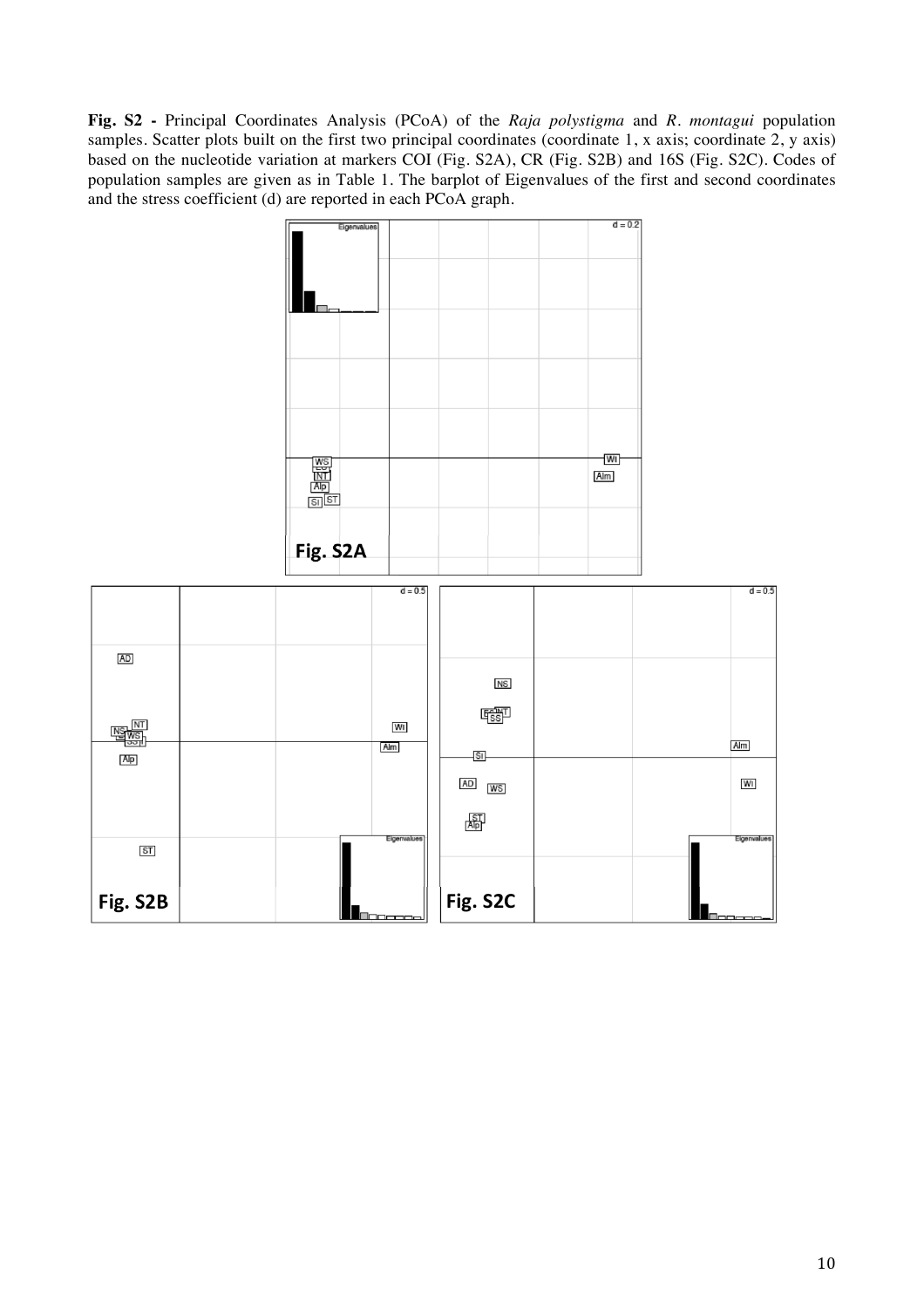Fig. S3 - Bayesian Skyline Plots showing changes in the female effective population sizes (N<sub>ef</sub>µ) during time (MYA=million years ago). Black lines represent the median estimates of  $N_{\text{ef}}\mu$ , while grey lines the upper and the lower 95% highest posterior density (HPD) limits.

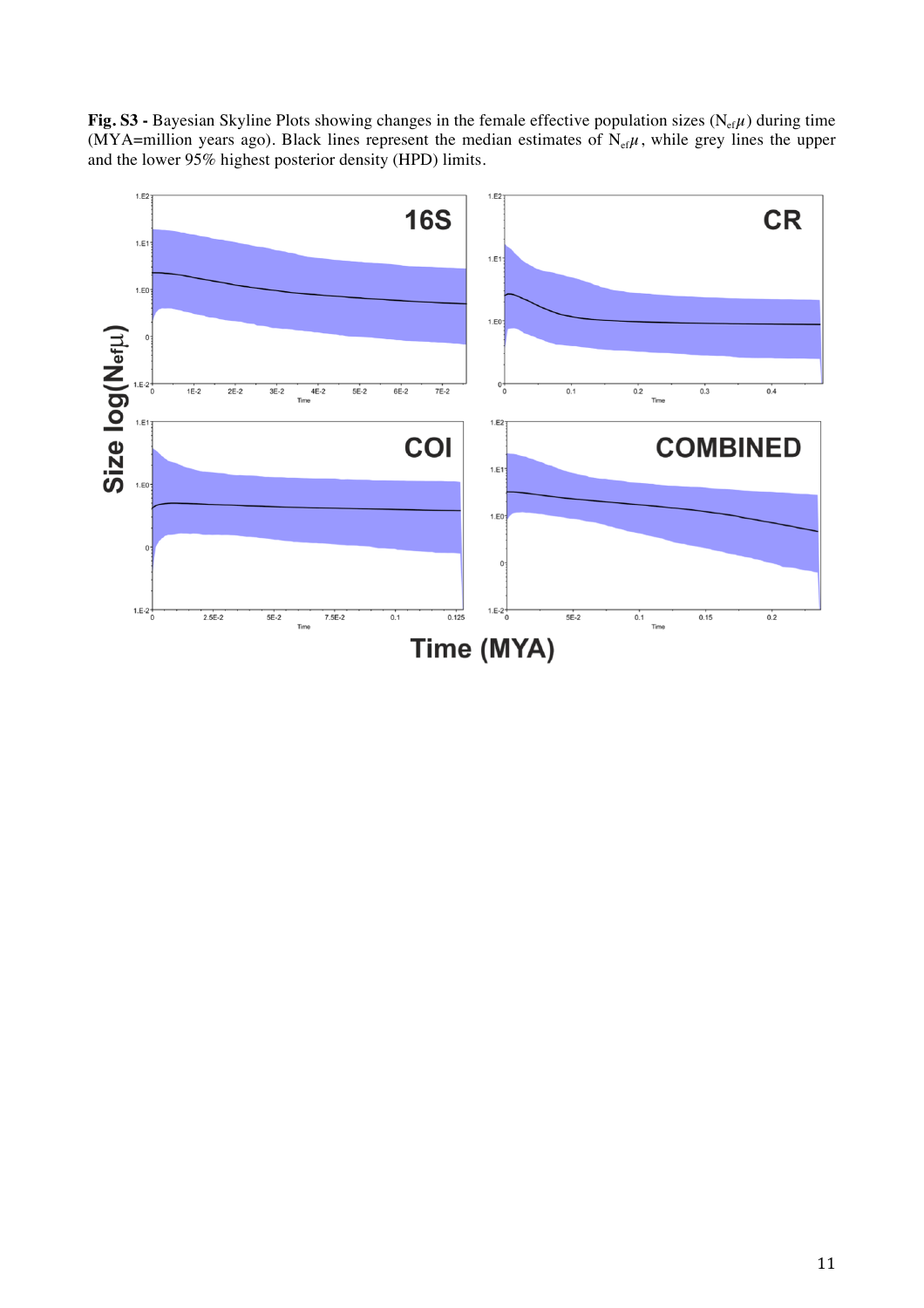#### **Supplement 2. Molecular protocols and data analysis methods**

#### *PCR conditions optimized for the amplification of loci in* Raja polystigma *and* R. montagui

All PCR reactions were performed in either a Personal or a T-Gradient thermocycler (Biometra). The PCR reactions of COI and 16S gene fragments were carried out in a total volume of 50  $\mu$ L containing 5  $\mu$ L of template DNA ( $\sim$ 40ng), 5  $\mu$ L of 10X reaction buffer (Invitrogen), 4  $\mu$ L of 10 mM dNTP mixture, 2.5  $\mu$ L of each 10mM primer, 3  $\mu$ L of 50mM MgCl<sub>2</sub>, and 1.25 U recombinant *Taq* polymerase (Invitrogen). The temperature profile included an initial denaturation at 94°C for 3 min, followed by 34 cycles of denaturation at 94°C for 30 s, annealing at 54°C for 30s, elongation at 72°C for 1 min, and a final elongation step at 72°C for 7 min. The thermal profile for the CR amplification was as in Valsecchi et al. (2005).

The PCR reactions of the microsatellite loci were carried out in a total volume of 10  $\mu$ L containing 1-3  $\mu$ L of DNA template (~10ng), 1  $\mu$ L of 10x reaction buffer, 0.8  $\mu$ L of 10 mM dNTP mixture, 0.5  $\mu$ L of each 10mM primer (the forward primer was fluorescent labeled),  $0.5 \mu L$  of 50 mM MgCl<sub>2</sub> and 0.25 U of recombinant *Taq* polymerase (Invitrogen). The temperature profile was an initial denaturation step at 94°C for 3 min, followed by 30 cycles of denaturation at 94°C for 30 s, annealing at 48-56°C for 30 s, elongation at 72°C for 30 s. The final elongation was at 72°C for 10 min.

### *Clustering of individuals and hybridization analyses*

The Bayesian clustering analyses was performed using STRUCTURE 2.3.4 (Pritchard et al. 2000, Hubisz et al. 2009) and a stepwise approach with three tests. The Test1 was carried out assuming an admixture ancestry model with the geographical origin of samples as prior information (LOCPRIOR models), associated with a correlated allele frequencies model. For each simulation of K (1-10), five independent replicates were run, setting a burn-in period of 250,000 iterations and 1,000,000 iterations for the MCMC. The true K was inferred using Evanno's Δk and Pritchard's average log probability methods (Pritchard et al. 2000, Evanno et al. 2005), both implemented in the STRUCTURE HARVESTER v.0.6.93 web application (Earl & Von Holdt 2012). Once the most likely number of clusters was selected, a supplemental run was performed with the same settings for additional ten independent replicates at the selected K.

The Test2 was carried out with the same settings and priors of the first test but also adding the population of origin of selected individuals as prior to assist ancestry estimation for the other individuals, applying the PFROMPOPFLAGONLY option. In this way, it was possible to update the allele frequencies, P, using only a pre-specified subset of the individuals to be regarded as the "reference" set (pre- assigned POPFLAG = 1), chosen on the basis of both the results of the first test and the species-specific mtDNA haplotype. Applying a good balance between power and accuracy, as defined in simulations trials using HYBRIDLAB v1.0 (data not shown, Nielsen et al. 2006), a  $Q \ge 0.90$  was set as threshold. Each individual with a proportion of membership Q≥0.90 and 95% of Credible Interval (CI) falling within the range 0.8–1.0 was considered as a purebred (Negri et al. 2013), while individuals with Q<0.90 but Q≥0.80 were considered as putative purebred. Hybrid/admixed individuals were classified as those with assignment probabilities between 50% and 80%. Finally, it was considered as unclassifiable any individual whose Q value may have indicated hybridization/admixture but the credibility intervals included values 1.00, and/or the credible intervals for two categories overlapped irrespectively from its Q (see details Table S4). The Q and CI values were obtained as the mean values from ten independent runs with  $K=2$ , using the same settings as in the first test.

The Test3 used priors to test for migrant or hybrid/introgressed individuals. By defining the population of origin as prior for all individuals, this pre-defined groups info was used for evaluating whether any individuals in the sample were immigrants to their supposed populations, or have recent immigrant ancestors. The input file was built by setting  $POPFLAG = 1$  for all individuals, asking the program to test whether each individual had an immigrant ancestor in the last two generations (GENSBACK = 2). These latter settings inferred the posterior probability of individuals being correctly assigned to the a priori defined population, and the probability of having ancestry in the other population (i.e. in the other species). As recommended by the authors, the MIGRPRIOR value, indicated as ν in (Pritchard et al. 2000), was set to 0.05 to allow for some misclassification. The Q values were the mean values derived from ten independent runs with  $K=2$  with settings as in the first test.

An additional Test4 was realized with NEWHYBRIDS (Anderson & Thompson 2002) to infer estimates of admixture proportions and hybrids ancestry. This software calculates Bayesian posterior probabilities (qn) that individuals fall within particular user-defined hybrid categories (purebred, F1, F2, backcross, etc.) based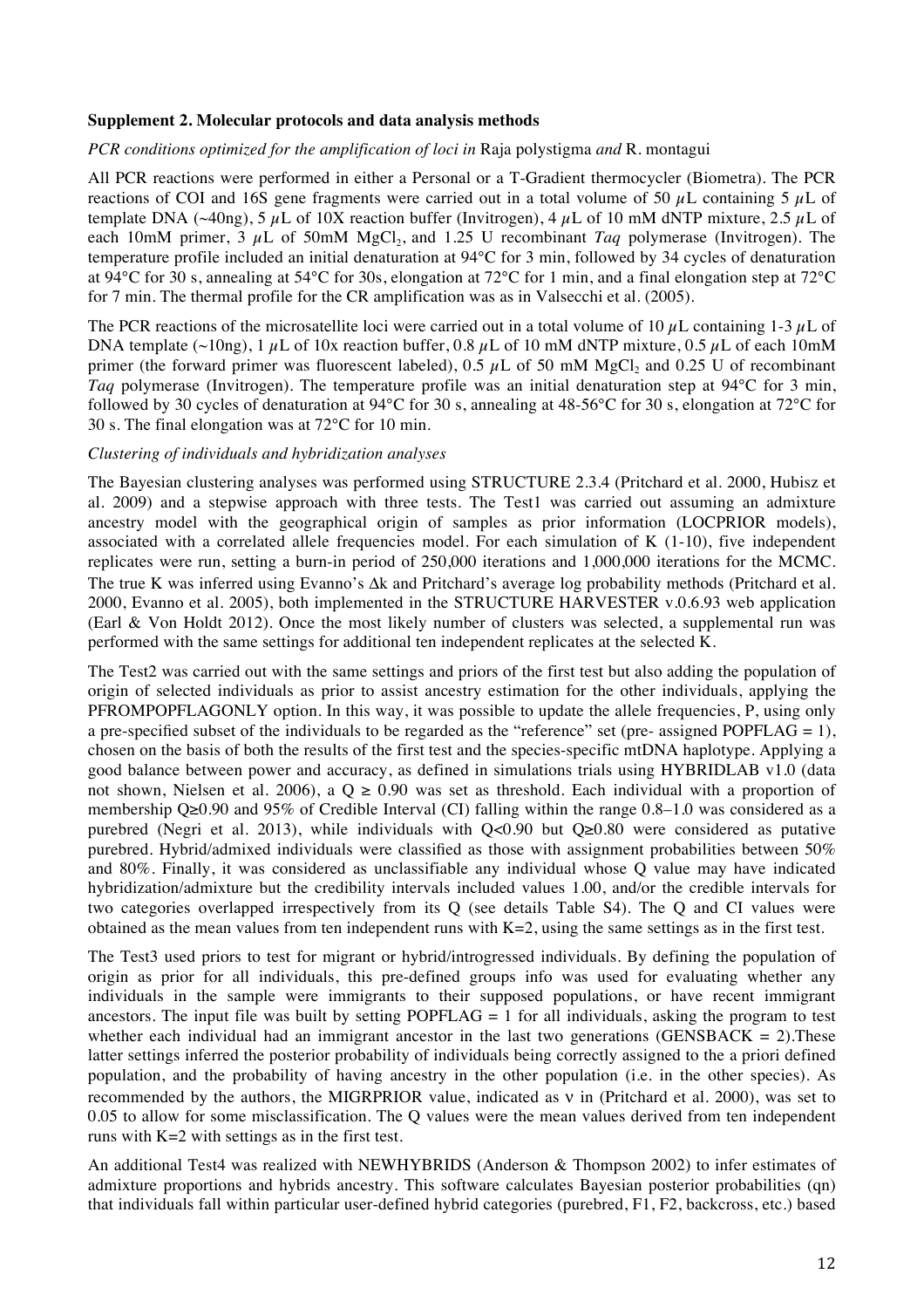on the genotypic information. The analyses were performed specifying prior information on reference, purebred *R. montagui* and *R. polystigma* individuals (as defined in the STRUCTURE Test2) by means of the "z" option in the NEWHYBRIDS input file. Model priors were set to "Jeffreys-like" for both the mixing proportions and the allele frequencies. For all individuals, probabilities of belonging to four (purebred 1, purebred 2, F1 and F2) genotype frequency classes were estimated. All results were based on 50,000 MCMC sweeps following a burn-in period of 50,000, with ten independent replicates for each series.

## *Mitochondrial polymorphism analysis*

Sequences were checked and edited with the software MEGA6 (Tamura et al. 2013).

The number of haplotypes  $(N_h)$  and the haplotype (h) and nucleotide diversity ( $\pi$ ) (Nei 1987) were estimated using DNAsp v.5 (Librado & Rozas 2009). Mean interspecific sequence divergence was calculated with MEGA 6 (Tamura et al. 2013), after the complete deletion of all ambiguous positions for each pair of sequences, as the between-species mean p-distance.

## *Haplotype trees*

The relationships among haplotypes were investigated with Bayesian and Maximum Likelihood approaches using MrBayes v 3.1 (Huelsenbeck and Ronquist, 2001; Ronquist and Huelsenbeck, 2003) and PhyML v3.0 (Guindon et al., 2010), respectively. In MrBayes the analyses were performed using two parallel runs of 2 million generations each, using four chains, sampling every 100 generations, burnin 0.25, and saving branch lengths. The performance of the analyses was evaluated using the software Tracer 1.6 (Rambaut et al., 2014). Maximum-likelihood (ML) analyses of the mtDNA were performed in PhyML under 100 replications, using the best fit model the data identified by JModelTest v2. Trees were visualized with MEGA (Figure S1).

## *Species and pairwise population differentiation*

The genetic differentiation among the putative species and population samples (pairwise  $F_{st}$ s) were computed using the substitution model of Tamura (Tamura 1992). This is the closest model implemented in Arlequin to the optimal evolutionary model HKY (Hasegawa et al. 1985) selected by the software JModelTest v2 (Darriba et al. 2012) based on the Bayesian Information Criterion (BIC).

Statistical significance ( $\alpha$ =0.05) of overall and pairwise F-statistics values was obtained after 10,000 permutations and adjusted using false discovery rate (FDR) correction for multiple comparisons using the method of Benjamini & Hochberg as implemented in SGOF+ (Carvajal-Rodriguez & de Uña-Alvarez 2011).

# *Principal coordinate analysis*

Pairwise Φsts between population samples were transformed into Euclidean matrices through the addition of smallest positive constant (Cailliez 1983), and used to reconstruct scatter plots of Principal Coordinates Analysis (PCoA) using the packages ade4 (Dray & Dufour 2007) and ape (Paradis et al. 2004) in R environment 3.0.2 (R-Core-Team 2013).

# *Demographic analyses*

Bayesian skyline plot (Drummond et al. 2005) was obtained in BEAST 1.75 (Drummond & Rambaut 2007) using a strict molecular clock and a mutation rate of 0.005/million years (Chevolot et al. 2006b), and the optimal model of nucleotide evolution (HKY) selected with JModelTest. We performed a Markov Chain Monte Carlo (MCMC) run of 50,000,000 generations sampled every 5,000 generations with the first 10% of the sampled points removed as burn-in. The quality of the run was assessed by effective sample size (ESS) > 200 for each parameter using Tracer 1.6 (Rambaut et al., 2014). The same software was used to produce the skyline plots.

# *References*

Anderson EC, Thompson EA (2002) A model-based method for identifying species hybrids using multilocus genetic data. Genetics 160:1217-1229

Cailliez F (1983) The analytical solution of the additive constant problem. Psychometrika 48:305-308

Carvajal-Rodriguez A, de Uña-Alvarez J (2011) Assessing significance in high-throughput experiments by sequential goodness of fit and q-value estimation. PloS one 6